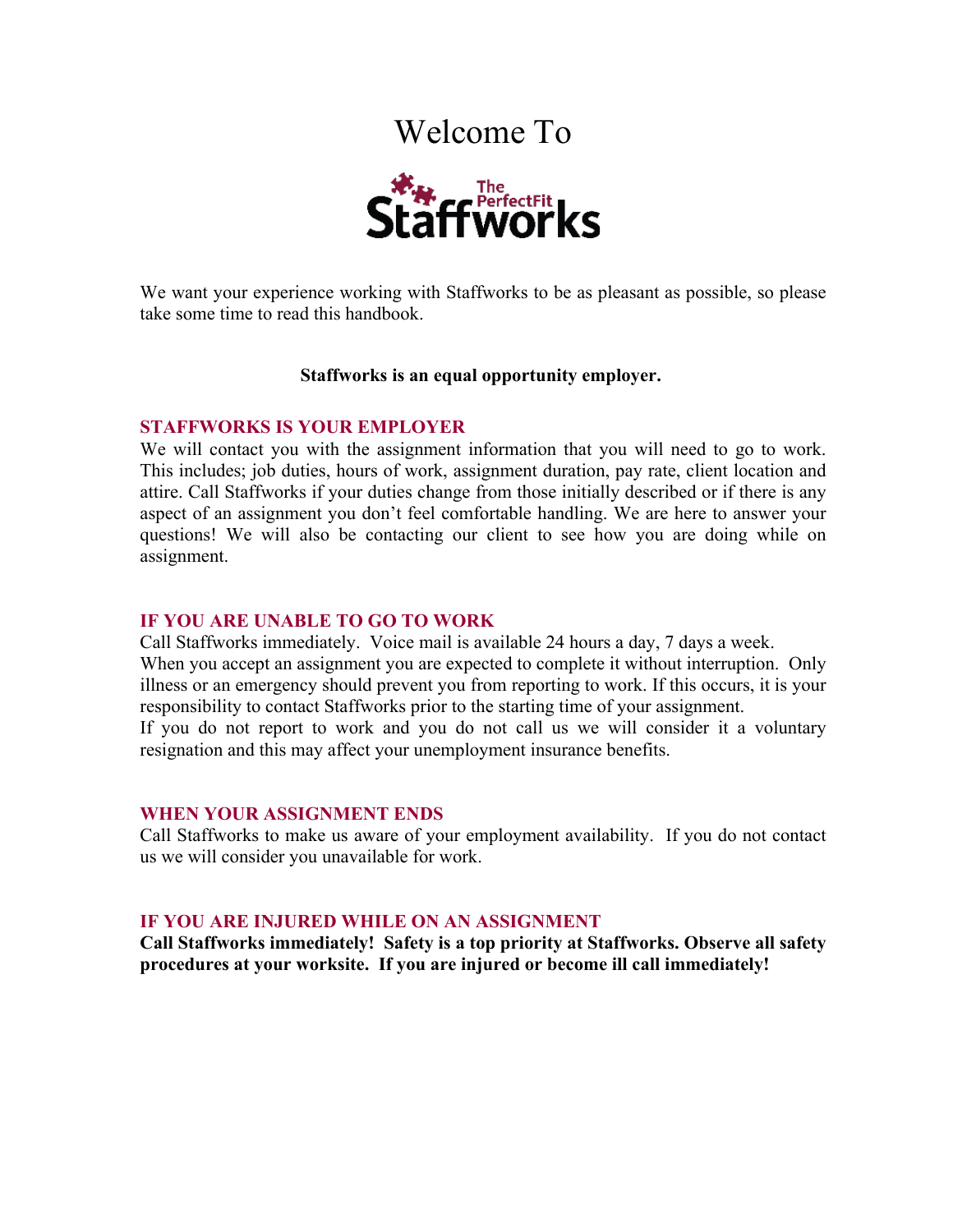# **YOUR STAFFWORKS BENEFITS**

A Staffworks representative will explain how to qualify for the following benefits:

- Medical Plans
- Referral & Retention Bonuses
- Free Skills Upgrading
- Paid Sick Leave

**Disability** - If you become disabled and your absence from work is longer than five days, after you have used all the paid sick time available to you or if you are not eligible for paid sick time, you may be eligible for short term disability benefits. **Staffworks** contributes to this fund to provide you with this valuable protection. This is available to full time employees who have completed at least four weeks of full time employment and part time employees who have worked at least 25 days. You are eligible for up to 26 weeks of payments for continuing disability under this program during a 52 week period. A claim for this benefit should be filed with the Human Resources Manager, who has the necessary forms and will assist you to make your claim for benefits.

**Paid Family Leave -** New York's Paid Family Leave program provides wage replacement to employees to help them bond with a child, care for a close relative with a serious health condition, or help relieve family pressures when someone is called to active military service. Eligibility begins for employees with a regular schedule of 20 or more hours per week after 26 weeks of employment, and for employees with a regular schedule of less than 20 hours per week after 175 days worked. Paid Family Leave coverage will be included under the disability policy carried by the employer. The premium is fully funded by employees through payroll deductions, and a maximum rate of employees' contribution will be established each year.

**Workers' Compensation –** Should you become injured at work, **Staffworks**, through its insurance carrier will pay for your medical treatment. Should you be unable to work for more than seven days because of this injury, you will also receive a weekly disability benefit based on your average weekly earnings. You will be required to remain under the treatment of a physician while receiving benefits and may be asked to see a physician of the company's choosing for another opinion. **Staffworks** pays the full cost of this very important and expensive protection.

**Unemployment Insurance – Staffworks** pays into the New York State Unemployment Insurance fund on your behalf. Should you lose your job through no fault of your own, such as in a layoff, you may be entitled to receive weekly benefits as provided by the regulations.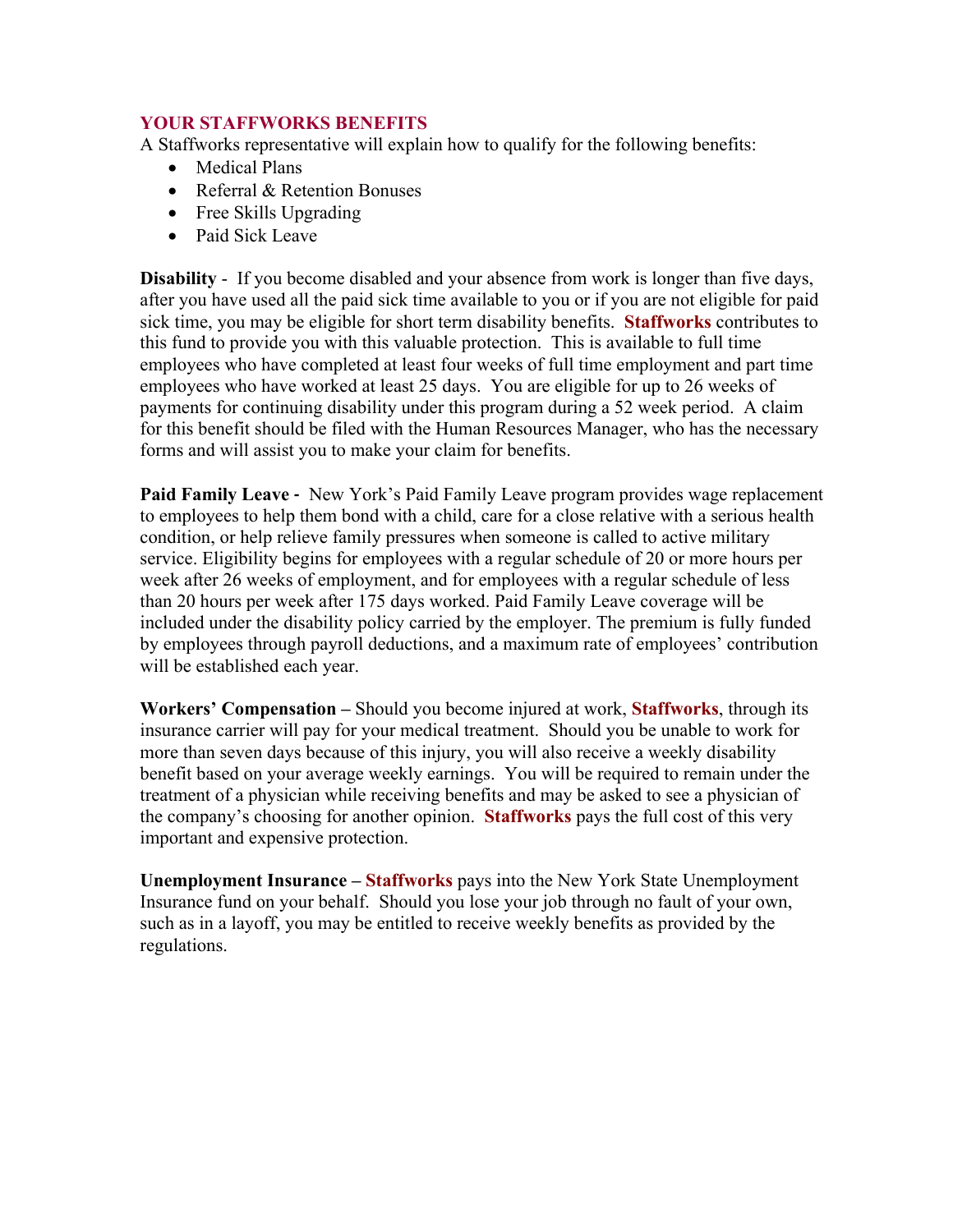## **HEALTH INSURANCE ELIGIBILITY**

At the time of hire, temporary employees whose hours and assignment are uncertain and may vary are considered variable hour employees. Therefore, to determine your eligibility for our medical benefit plan, your hours will be monitored during a 12-month measurement period to determine your full-time status. If you qualify after this measurement period as a full-time employee, you will be offered our medical insurance.

If you are deemed as a full-time employee at the time of hire, you are eligible to elect coverage in Staffworks medical benefit plan. A Staffworks representative will explain how to enroll in our insurance coverage.

# **NY STATE PAID SICK LEAVE POLICY**

Staffworks employees working and residing in NY State are eligible to earn and use up to 56 hours of paid sick leave per year for qualifying reasons. Your sick time will accrue at a rate of 1 hour of sick leave for every 30 hours worked. The following are qualifying reasons for sick leave eligibility:

- Employee's mental or physical illness or injury or diagnosis, care, treatment, or preventive care for employee's mental or physical illness or injury.
- Covered family member's mental or physical illness or injury or diagnosis, care, treatment, or preventive care for a covered family member's mental or physical illness or injury.
- § Absences related to employee's status as a victim of domestic violence, family offense, sexual offense, stalking or human trafficking.
- § Absences related to a covered family member's status as a victim of domestic violence, family offense, sexual offense, stalking or human trafficking.

For unscheduled absences of three or more consecutive days, a doctor's note may be required upon returning back to work. Staffworks also reserves the right to request verification of the reason for unscheduled absences.

Unused sick time may be carried over to the following year.

In order to be eligible to use accrued paid sick leave, the request for sick leave must be made prior to or at the time of the absence.

No unused sick leave will be paid out at the time of an employee's termination, resignation, completion of temporary assignment, or any other separation from employment.

For purposes of the NY State Paid Sick Leave, any separation of employment with Staffworks for a duration longer than 12 weeks will be considered a "break in employment." Any sick leave accruals will reset and you will be considered a new hire upon starting your next assignment.

## **STAFFWORKS PAY PROCEDURE**

Unless otherwise notified by Staffworks, you will be paid by submitting your hours worked